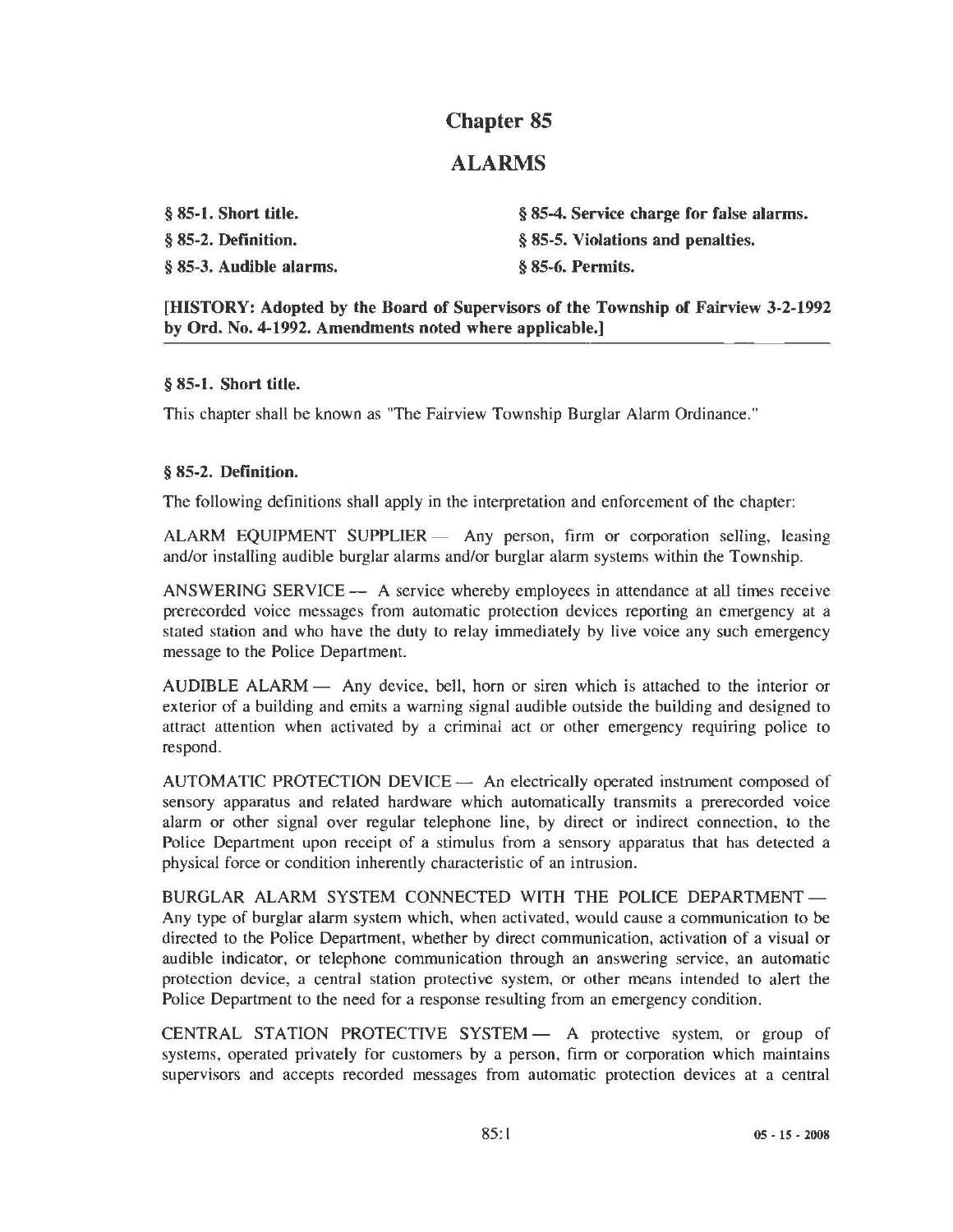FALSE ALARM - Any signal activated by an automatic protection device, any audible alarm or any other kind of direct or indirect signal given the Police Department to which police respond, which is not the result of a burglary, robbery or similar emergency.

 $PERMIT$  - Written permission, duly granted to an applicant by the Township upon payment of the required fee.

POLICE DEPARTMENT — The Police Department of the Township of Fairview, located at the Municipal Building, 140 North Main Street, Fairview Township, Luzerne County, Pennsylvania.

TOWNSHIP - The Township of Fairview.

## § 85-3. Audible alarms.

Current list of installations, timers, and installation permits required.

- A. Within 90 days from the effective date of this chapter, every owner or lessee of an audible alarm shall furnish to the Police Department a current list of such installations which shall include the following information:
	- (I) The name, residence and telephone number of the owner or lessee.
	- (2) The address where the device is installed and the telephone number of that address.
	- (3) The names, addresses, and telephone numbers of at least two persons who are authorized to respond to an emergency and gain access to the address where the device is installed.
- B. After the enactment of this chapter, owners or lessees must equip audible alarms, other than fire alarms, with a timing mechanism that will disengage the audible alarm after a maximum period of 15 minutes. Audible alarms without such a timing mechanism, other than fire alarms, shall be unlawful in the Township and must be disconnected by the owner or lessee within 60 days from the effective date of this chapter.
- C. After the enactment of this chapter, no audible alarms shall be installed within the Township unless a permit for such installation has first been obtained from the Police Department.

## § 85·4. Service charge for false alarms.

A. Henceforth, no burglar alarm system shall be placed into operation within the Township without prior written notification to the Police Department on a form prescribed by the Township specifying the date upon which the system is being made operational. Commencing with the operational date so specified, a fifteen-day period will be provided for the testing of the system and for the attainment of proper operational requirements.